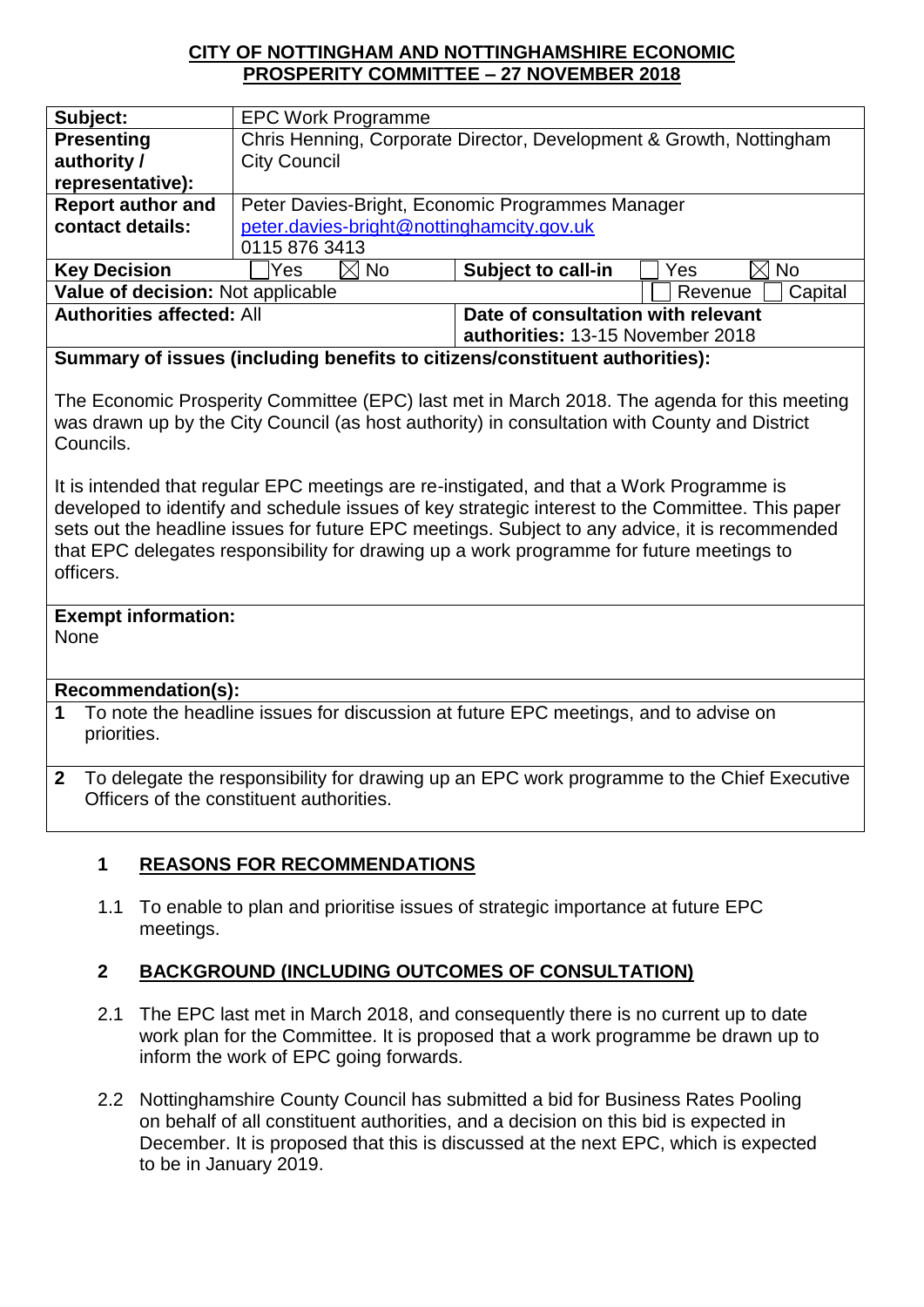- 2.3 The new D2N2 LEP Chair, Elizabeth Fagan, has been invited to attend EPC to outline her vision for D2N2 and its priorities. Diary commitments permitting, it is suggested that Elizabeth should present at the next EPC meeting.
- 2.4 The N2 Innovation Seminar, held at Rushcliffe Arena on  $12<sup>th</sup>$  November 2018, identified a number of issues that would be usefully progressed through the EPC. The next steps should be agreed and fed into the future work programme.
- 2.5 Other strategic issues that have been suggested for future consideration include:
	- a) Business Support
	- b) Skills
	- c) East Midlands Airport
	- d) The closure of coal fired power stations
	- e) Infrastructure corridors
	- f) Affordable housing
- 2.6 It is recommended that the responsibility for timetabling the above and identifying other issues of strategic importance is delegated to the N2 Chief Executives, supported by N2 Economic Growth Officers, and that a detailed work programme is drafted for the next EPC meeting.

## **3 OTHER OPTIONS CONSIDERED IN MAKING RECOMMENDATIONS**

3.1 To not draft a work programme and to allow agenda items to surface through informal routes. This is rejected as the EPC would not be fulfilling its remit as a strategic decision making body for issues related to economic growth across the N2 area.

#### **4 FINANCE COLLEAGUE COMMENTS (INCLUDING IMPLICATIONS AND VALUE FOR MONEY/VAT)**

4.1 None

#### **5 LEGAL AND PROCUREMENT COLLEAGUE COMMENTS (INCLUDING RISK MANAGEMENT ISSUES, AND LEGAL, CRIME AND DISORDER ACT AND PROCUREMENT IMPLICATIONS)**

5.1 None

## **6 SOCIAL VALUE CONSIDERATIONS**

6.1 None

## **7 EQUALITY IMPACT ASSESSMENT (EIA)**

7.1 Has the equality impact of the proposals in this report been assessed?

No

An EIA is not required because the report does not contain any changes to policy.

Yes

 $\Box$ 

 $\boxtimes$